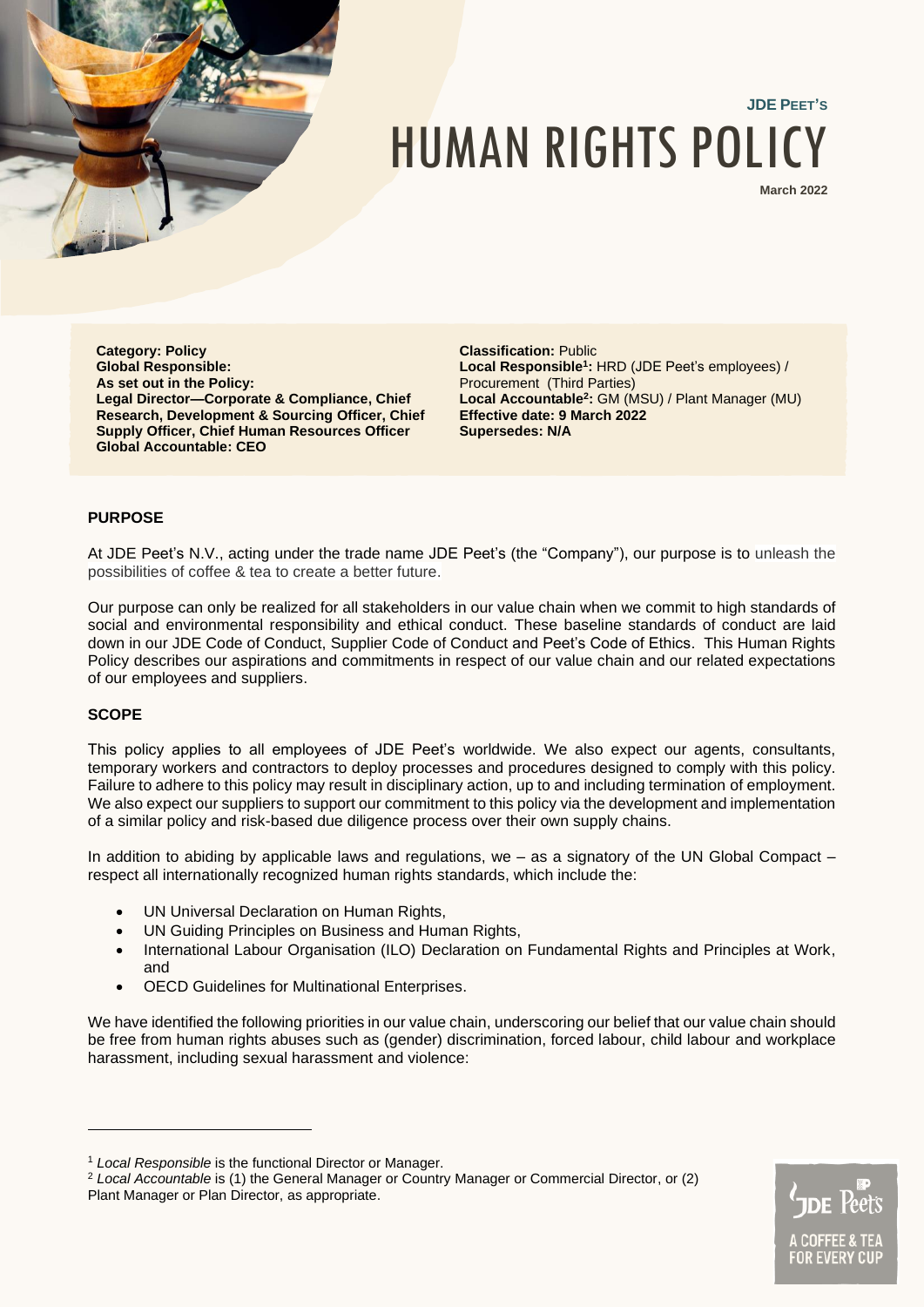**Freely Chosen Employment** 

All forms of involuntary labour – including forced, coerced, bonded (including debt bondage), involuntary or exploitative prison, slavery, trafficked or indentured or other forms – are prohibited. We recognize that every form of labour analogous to slavery is a serious violation of Human Rights, as well as the use of child labour in a manner not in accordance with applicable legislation.

- Child Labour and Young Workers The use of child labour is prohibited. The term "child" refers to any person under the age of 15, or under the minimum age for employment in the relevant country, whichever age is higher.
- Freedom of Association and Collective Bargaining We respect employees' legal rights to freedom of association and collective bargaining.

• Regular Employment Status Work performed should be on the basis of a recognized employment relationship. Obligations owed to employees under labour or social security laws and regulations arising from a regular employment relationship should not be avoided, such as through sub-contracting, exploitive use of fixed-term employment contracts, or through apprenticeship schemes with no real intent to impart skills or provide regular employment.

- Wages and Benefits We ensure that our employees receive wages and benefits that meet, at a minimum, relevant national legal standards.
- Working Hours

Regular and overtime working hours must comply with applicable laws and may not exceed the legal limit. All overtime must be voluntary and duly paid, as applicable.

• Humane Treatment

All employees are to be treated with respect and dignity aiming at maintaining a cooperative and friendly environment. Harsh or inhumane treatment, including any sexual harassment, sexual abuse, corporal punishment, mental or physical coercion or verbal abuse are prohibited; nor will we tolerate the threat of any such treatment.

• Diversity, Equity & Inclusion

At JDE Peet's, we aim to create a better future where we authentically serve, reflect and embrace everyone. Diversity, Equity and Inclusion (DE&I) is embedded in our values and all that we do. This means we do not tolerate discrimination on the basis of race, colour, sex, national or social origin, religion, age, disability, sexual orientation, gender identity, marital status, political affiliation, pregnancy status, or past or present union affiliation.

We commit to foster an inclusive culture where every associate feels safe to be their true selves and where their voices are heard. We do so throughout our organization by deploying our global DE&I strategy and leveraging our DE&I governance in place.

• Working conditions

We provide a safe and healthy work environment according to our motto "We work safely or we do not work at all."

**Data Privacy** 

We respect the data privacy rights of our employees, consumers, customers, suppliers and other stakeholders and ensure this privacy in accordance with our global Data Privacy Codes, Binding Corporate Rules, and applicable laws.

# **GOVERNANCE**

Our Global Compliance Council (GCC) defines the human rights standards and policy to be complied with based on Enterprise Risk Management (ERM) findings and additional data points, including Internal Audit reports, compliance control findings, any issues raised through our Speak Up reporting channels, and external and industry trends. The GCC is chaired by the Global Compliance Officer. The CFO, the Global Director Group Control, the Chief Human Resources Officer (CHRO), the Chief Legal, Compliance and Corporate Affairs Officer and the Internal Audit Director are standing members of the GCC. The GCC issues a quarterly report to the Audit Committee of the Board on key issues relating to the preceding quarter.

Our Chief Research, Development & Sourcing Officer, Chief Supply Officer and Chief Human Resources Officer are accountable for deploying procedures in respect of sourcing, manufacturing and HR, respectively, designed to effectively comply with this Human Rights Policy.